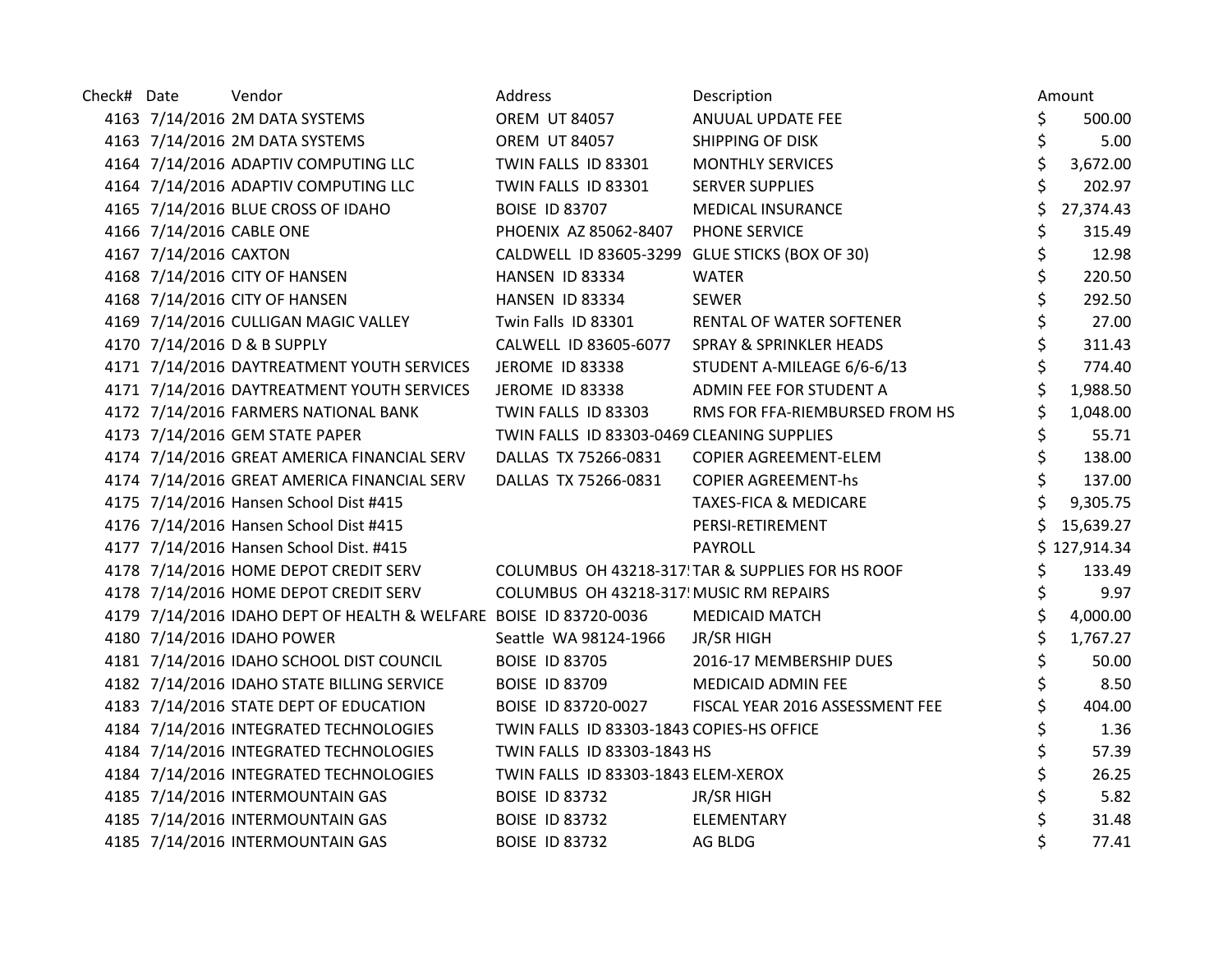| 4185 7/14/2016 INTERMOUNTAIN GAS                                       | <b>BOISE ID 83732</b>                          | PRESCHOOL                          | \$<br>9.58     |
|------------------------------------------------------------------------|------------------------------------------------|------------------------------------|----------------|
| 4186 7/14/2016 LAKESHORE LEARNING MATERIALS                            | CARSON CA 90895                                | WRITING PROCESS STUDENT FOLDER-SET | \$<br>59.97    |
| 4186 7/14/2016 LAKESHORE LEARNING MATERIALS                            | CARSON CA 90895                                | CAN DO! COMPREHENSION GAME (KA)    | \$<br>19.99    |
| 4186 7/14/2016 LAKESHORE LEARNING MATERIALS                            | CARSON CA 90895                                | ROLLER COASTER CRAZE: WORD BLENDIN | 24.99          |
| 4186 7/14/2016 LAKESHORE LEARNING MATERIALS                            | CARSON CA 90895                                | THE ALLOWANCE GAME (KA)            | 16.99          |
| 4186 7/14/2016 LAKESHORE LEARNING MATERIALS                            | CARSON CA 90895                                | <b>MAGNETIC STORY BOARD</b>        | 29.99          |
| 4186 7/14/2016 LAKESHORE LEARNING MATERIALS                            | CARSON CA 90895                                | MORE MAGNETIC WORDS FOR STORY BOAR | 19.99          |
| 4186 7/14/2016 LAKESHORE LEARNING MATERIALS                            | CARSON CA 90895                                | MAGNETIC ACTIVITY BOARD            | 27.96          |
| 4186 7/14/2016 LAKESHORE LEARNING MATERIALS                            | CARSON CA 90895                                | ROLL & WRITE WORD GAME             | 19.99          |
| 4187 7/14/2016 ON THE BALL PLUMBING                                    | KIMBERLY ID 83341                              | LUNCH RM DRAIN REPLACEMENT         | \$<br>1,865.00 |
| 4188 7/14/2016 PACIFIC STEEL & RECYCLING                               | TWIN FALLS ID 83303-1413 TETHERBALL POLE       |                                    | \$<br>70.78    |
| 4189 7/14/2016 PLATT                                                   | Boston MA 02241-8759                           | ** VOID **                         |                |
| 4190 7/14/2016 RENAISSANCE LEARNING                                    | WIS RAPIDS WI 54495-803(3 YR RENEWAL 2017-2020 |                                    | 13,917.12      |
| 4191 7/14/2016 ST LUKES MAGIC VLY REG MED CNT Twin Falls ID 83303-0409 |                                                | <b>DRIVERS PHYSICAL</b>            | 68.00          |
| 4192 7/14/2016 STANGER MARILYN                                         |                                                | REIMBURSEMENT FROM FSA             | \$<br>49.77    |
| 4193 7/14/2016 VALLEY WIDE COOPERATIVE                                 | <b>JEROME ID 83338</b>                         | <b>DIESEL CREDIT</b>               | \$<br>(9.35)   |
| 4193 7/14/2016 VALLEY WIDE COOPERATIVE                                 | JEROME ID 83338                                | YELLOW BUS FUEL                    | \$<br>296.47   |
| 4193 7/14/2016 VALLEY WIDE COOPERATIVE                                 | <b>JEROME ID 83338</b>                         | <b>MOWER FUEL</b>                  | \$<br>102.07   |
| 4193 7/14/2016 VALLEY WIDE COOPERATIVE                                 | <b>JEROME ID 83338</b>                         | <b>GAS CREDIT</b>                  | (12.26)        |
| 4194 7/14/2016 VERIZON WIRELESS                                        | DALLAS TX 75266-0108                           | <b>IPAD</b>                        | \$<br>30.02    |
| 4195 7/14/2016 WESTERN MTN BUS & PARTS SALES NAMPA ID 83686            |                                                | <b>INTERIOR BUS REPAIRS</b>        | \$<br>155.25   |
| 4195 7/14/2016 WESTERN MTN BUS & PARTS SALES NAMPA ID 83686            |                                                | <b>CREDIT</b>                      | \$<br>(95.50)  |
| 4195 7/14/2016 WESTERN MTN BUS & PARTS SALES NAMPA ID 83686            |                                                | <b>INTERIOR BUS REPAIRS</b>        | \$<br>968.70   |
| 4196 7/14/2016 HANSEN SCHOOL DISTRICT                                  |                                                | ** VOID **                         | \$             |
| 4197 7/14/2016 AMERICAN FIDELITY                                       |                                                | PREPAID CAFETERIA PLAN-J TURNER    | \$<br>61.20    |
| 4198 7/14/2016 PSI ENVIRONMENTAL                                       | LOS ANGELES CA 90060-02 JR/SR HIGH             |                                    | 160.46         |
| 4198 7/14/2016 PSI ENVIRONMENTAL                                       | LOS ANGELES CA 90060-02 ELEM                   |                                    | 67.54          |
| 4199 7/14/2016 BARNES DON                                              | TWIN FALLS ID 83301                            | MILEAGE--SUPERVISOR CONF IN BOISE  | 152.28         |
| 4200 7/14/2016 KUYKENDALL MELISSA                                      | KIMBERLY ID 83341                              | MILEAGE TO BOISE AIRPORT-MATH CONF | 143.64         |
| 4200 7/14/2016 KUYKENDALL MELISSA                                      | KIMBERLY ID 83341                              | PARKING @ AIRPORT                  | \$<br>46.00    |
| 4200 7/14/2016 KUYKENDALL MELISSA                                      | KIMBERLY ID 83341                              | <b>MEAL</b>                        | \$<br>10.60    |
| 4201 7/14/2016 TEK-HUT                                                 | TWIN FALLS ID 83301                            | <b>INTERNET SERVICE</b>            | 1,000.00       |
| 4202 7/14/2016 HANSEN SCHOOL DISTRICT                                  |                                                | PITNEY BOWES LEASE                 | 207.00         |
| 4202 7/14/2016 HANSEN SCHOOL DISTRICT                                  |                                                | <b>IASBO CONFERENCE</b>            | 175.00         |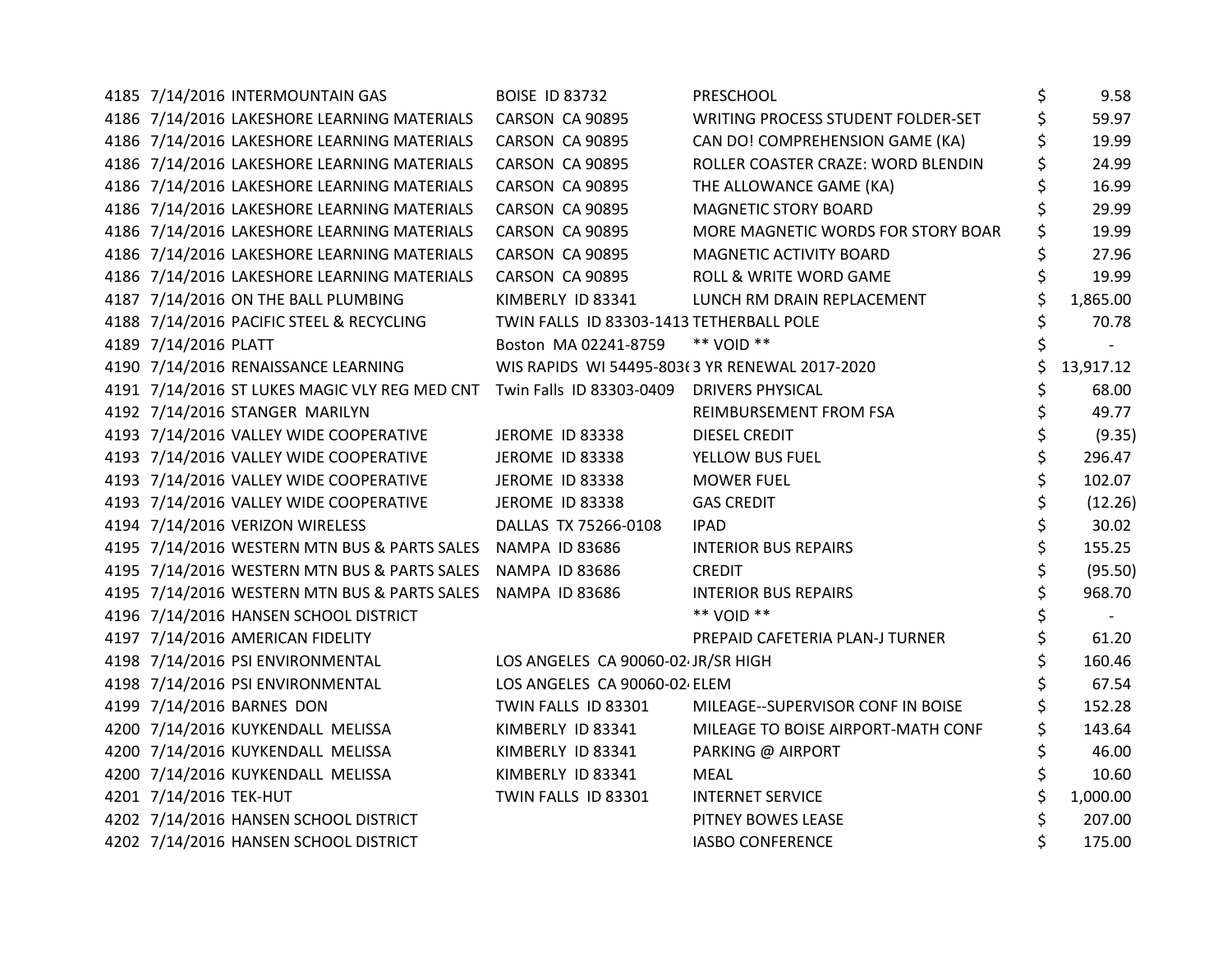| 4202 7/14/2016 HANSEN SCHOOL DISTRICT        |                       | PAPA KELSEY'S COMPLETE PAYMENT          | \$ | 19.45    |
|----------------------------------------------|-----------------------|-----------------------------------------|----|----------|
| 4203 7/14/2016 KLEEN SLATE CONCEPTS          | SONORA CA 95370       | DRY ERASE PADDLES & MARKERS (SET)       | \$ | 30.00    |
| 4203 7/14/2016 KLEEN SLATE CONCEPTS          | SONORA CA 95370       | <b>SHIPPING</b>                         |    | 15.98    |
| 4204 7/14/2016 CLASSROOM DIRECT              | CHICAGO IL 60693-0326 | LESSON PLAN BOOK (JB)                   |    | 2.97     |
| 4204 7/14/2016 CLASSROOM DIRECT              | CHICAGO IL 60693-0326 | 2 POCKET PLY FOLDERS (PACK OF 25)       |    | 10.47    |
| 4204 7/14/2016 CLASSROOM DIRECT              | CHICAGO IL 60693-0326 | UNIFIX CUBES-300 CT (TS)                | \$ | 30.77    |
| 4204 7/14/2016 CLASSROOM DIRECT              | CHICAGO IL 60693-0326 | PATTERN PUZZLES (TS)                    | \$ | 13.97    |
| 4204 7/14/2016 CLASSROOM DIRECT              | CHICAGO IL 60693-0326 | ABC CARPET (TH)                         |    | 115.47   |
| 4204 7/14/2016 CLASSROOM DIRECT              | CHICAGO IL 60693-0326 | <b>SENTENCE STRIPS (TS)</b>             |    | 8.94     |
| 4205 7/14/2016 SILVER CREEK SUPPLY           | <b>BOISE ID 83713</b> | REPAIR SPRINKLER SYSTEM                 | \$ | 9.16     |
| 4206 7/14/2016 TEACHERS PARADISE             | MIAMI FL 33175-6021   | <b>SHIPPING &amp; HANDELING</b>         | \$ | 49.15    |
| 4206 7/14/2016 TEACHERS PARADISE             | MIAMI FL 33175-6021   | <b>SMART SNACKS NUMBERPOPS</b>          | \$ | 19.99    |
| 4206 7/14/2016 TEACHERS PARADISE             | MIAMI FL 33175-6021   | <b>SMART SNACKS ALPHA POPS</b>          | \$ | 39.98    |
| 4206 7/14/2016 TEACHERS PARADISE             | MIAMI FL 33175-6021   | <b>DESIGN &amp; DRILL</b>               |    | 21.98    |
| 4206 7/14/2016 TEACHERS PARADISE             | MIAMI FL 33175-6021   | SMART SNACKS SHAPE SORTING CUPCAKE      |    | 19.99    |
| 4206 7/14/2016 TEACHERS PARADISE             | MIAMI FL 33175-6021   | <b>SMART SNACKS PUZZLE PIES</b>         | \$ | 19.99    |
| 4206 7/14/2016 TEACHERS PARADISE             | MIAMI FL 33175-6021   | CRAYOLA ARISTA II LIQUID-BROWN          |    | 4.49     |
| 4206 7/14/2016 TEACHERS PARADISE             | MIAMI FL 33175-6021   | INTERLOCKING PIECES ASSORTED 24 PC      | \$ | 39.96    |
| 4206 7/14/2016 TEACHERS PARADISE             | MIAMI FL 33175-6021   | SNAP N LEARN COUNTING ELEPHANTS         | \$ | 39.98    |
| 4206 7/14/2016 TEACHERS PARADISE             | MIAMI FL 33175-6021   | <b>CRAYOLA ARISTA II-ORANGE</b>         | \$ | 4.49     |
| 4207 7/14/2016 WOLF CHRISTINA                | <b>BUHL ID 83316</b>  | <b>IVATA CONF EXPENSES</b>              | \$ | 350.34   |
| 4208 7/14/2016 AC ELECTRIC MOTOR             | KIMBERLY ID 83341     | <b>IRRIGATION PUMP</b>                  |    | 835.00   |
| 4209 7/14/2016 CLYDE'S SPRINKLER PIPE REPAIR | BURLEY ID 83318       | FIX SPRINKLER PIPE                      |    | 317.00   |
| 4210 7/14/2016 LOVELESS SHARI                | HANSEN ID 83334       | MILEAGE TO BOISE FOR NSLP MTG           |    | 92.88    |
| 4211 7/14/2016 MATHEWS DEBRA                 |                       | <b>CREDIT FOR CLASS</b>                 | \$ | 60.00    |
| 4211 7/14/2016 MATHEWS DEBRA                 |                       | <b>REGISTRATION FOR CLASS</b>           | \$ | 50.00    |
| 4212 7/14/2016 SKINNER HEIDI                 | TWIN FALLS ID 83301   | SUMMER SCHOOL SNACKS                    |    | 40.65    |
| 4212 7/14/2016 SKINNER HEIDI                 | TWIN FALLS ID 83301   | <b>EUREKA MATH CONF-HOTEL</b>           |    | 4,054.07 |
| 4212 7/14/2016 SKINNER HEIDI                 | TWIN FALLS ID 83301   | EUREKA MATH CONF-RENTAL CAR             |    | 868.25   |
| 4212 7/14/2016 SKINNER HEIDI                 | TWIN FALLS ID 83301   | EUREKA MATH CONF-AIRPORT PARKING        |    | 4.00     |
| 4212 7/14/2016 SKINNER HEIDI                 | TWIN FALLS ID 83301   | MILEAGE TO EUREKA MATH CONF-SAN JOSE CA | \$ | 430.48   |
| 4212 7/14/2016 SKINNER HEIDI                 | TWIN FALLS ID 83301   | <b>MEALS</b>                            | Ş  | 807.80   |
| 4213 7/18/2016 GLACIER REFRIGERATION INC     | TWIN FALLS ID 83303   | COMPRESSOR IN BIG FREEZER               |    | 589.75   |
| 4214 7/18/2016 PLATT                         | Boston MA 02241-8759  | <b>BALLASTS</b>                         |    | 182.10   |